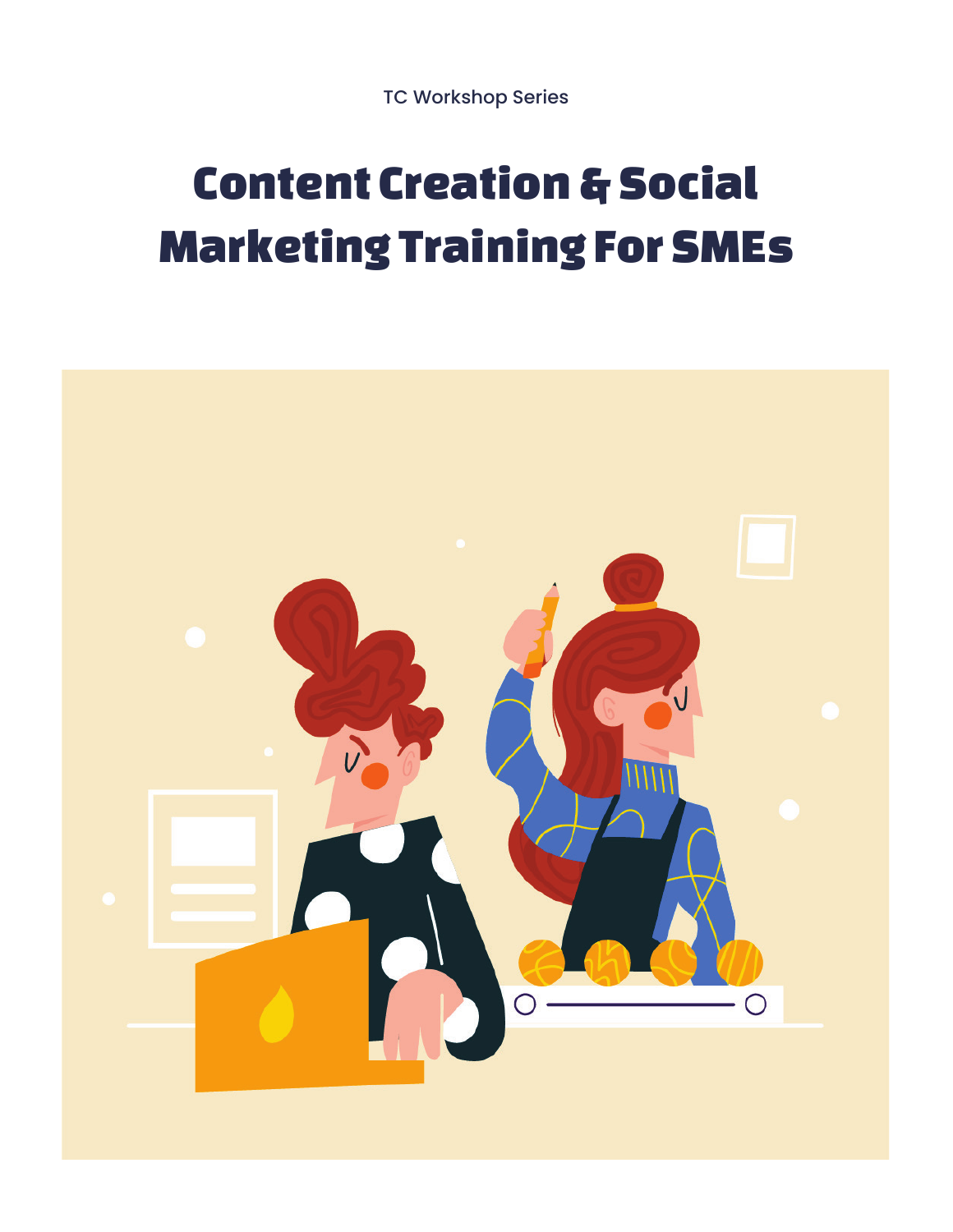#### The Dilemma: Where To Spend Your Resources Online

Marketing as a SME is about more than just having social media. You need unique and story-driven content that connects customers to your business.

Whether you are a retail shop, brewery, grocer, e-commerce store, mattress warehouse, physiotherapist, realtor, or professional service provider, your content marketing efforts can attract, entertain, and create bonds with new and existing customers.

People want to buy from real people.

Content can help you build a one-on-one relationship with your customer when they aren't seeing you face to face.

You don't have to be an expert to do it well, but you need to understand how the pieces fit together.

Your content should lead customers to purchasing something that is right for them - moving with them through the buying journey (Attraction, Consideration, and Decision).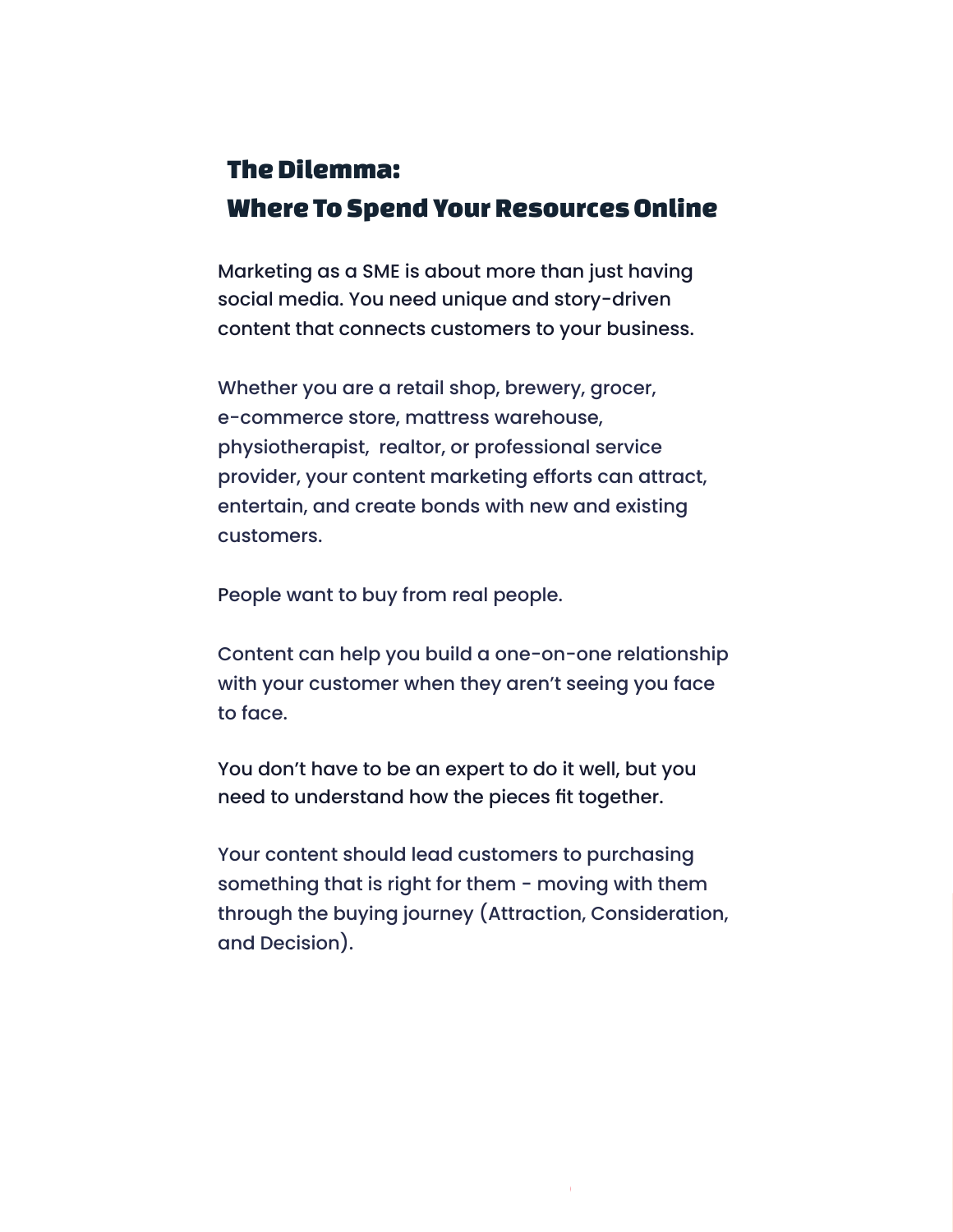# The Workshop Series

Over 8-12 weeks, Trimmed Creative will train a select group of members from your team on the ins and outs of content marketing. This includes how to craft and execute a social media content strategy.

The training is centred around creating consistent content and marketing your business in a way that feels authentic to you. Remember, employees and owners are living the business everyday and best able to capture real moments.

On top of the social media basics and tutorials on the best tools, a special focus will be placed on helping you and your employees learn how to reach customers based upon the buying journey.

Employees (and owners if they choose to sit in on training) will learn how to attract, engage, and convert customers through organic and paid channels with step-by-step walkthroughs.

Investing in your employee's (and your business's) digital marketing skills may not lead to results overnight, but it will help build resilience into your business.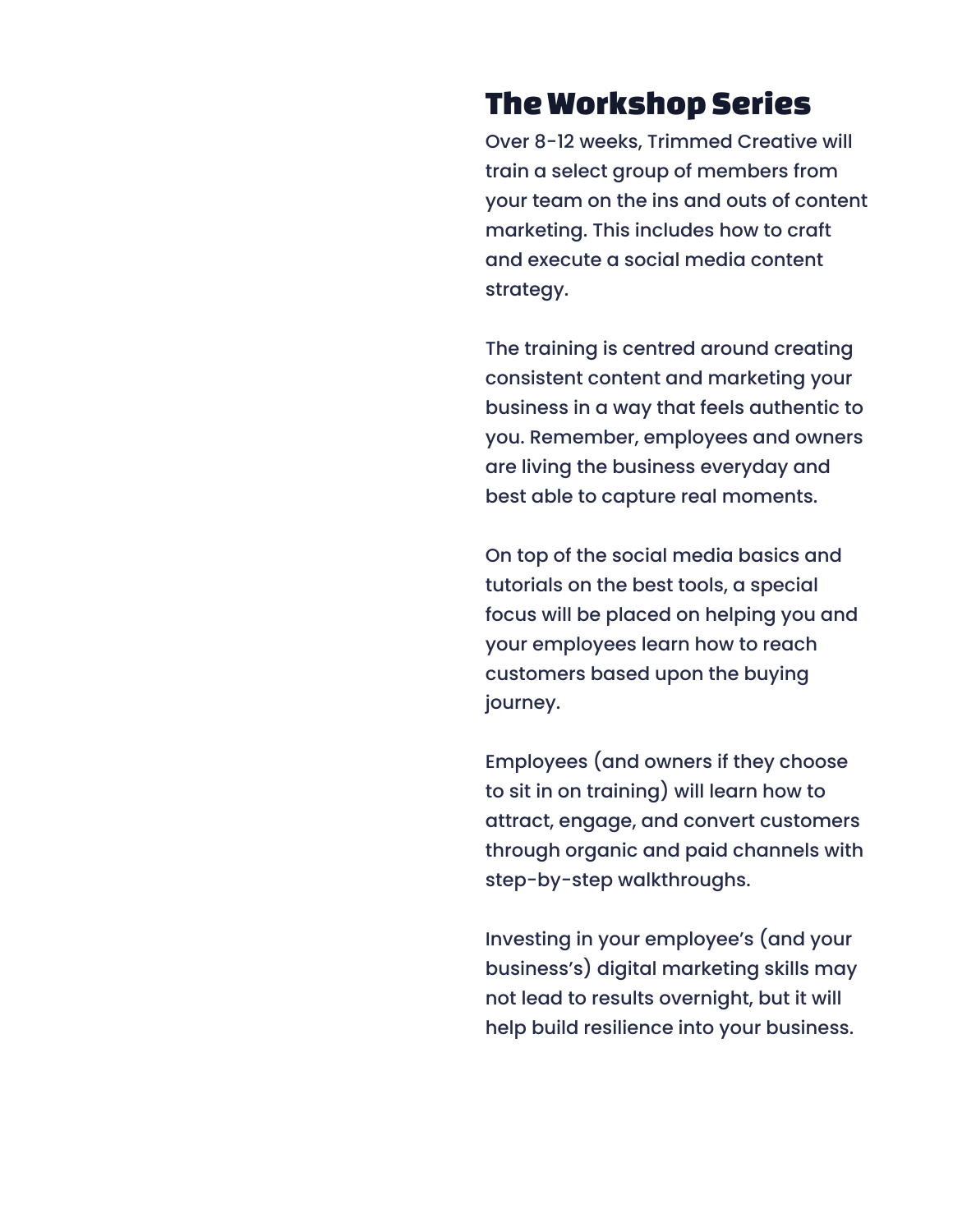# Syllabus

Topics To Be Covered



Inbound Marketing & The SME



Creating Or Working With The Brand You **Have** 



Mapping Content To The Customer Journey



First Content Creation Steps & Tools To Succeed



Planning & Creating Ongoing Content



Content Strategy Execution & Organic Social Campaigns



Running/Monitoring Organic & Paid Social Channels/Campaigns

\*See Section 3 For A Detailed Breakdown Of Topics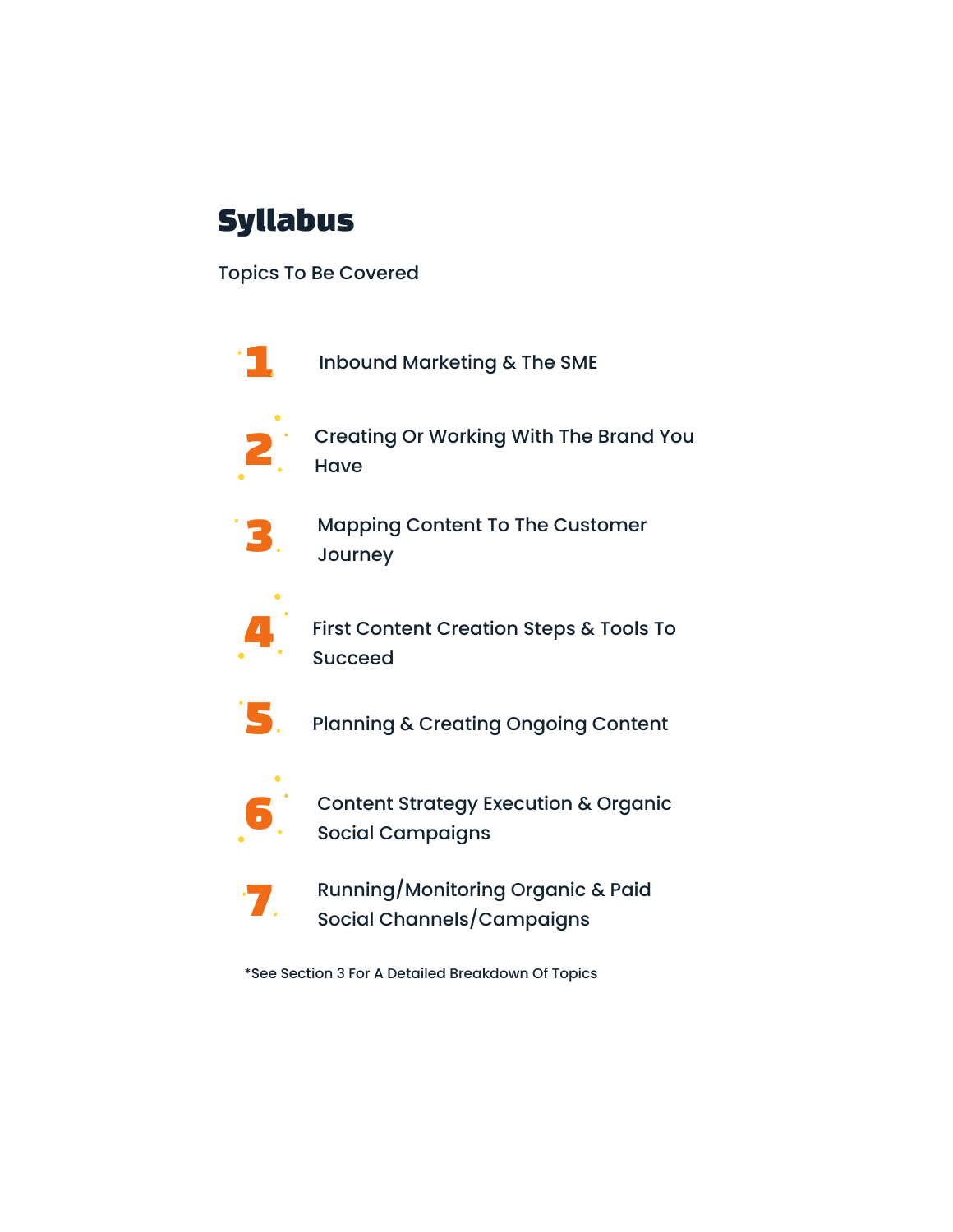

Sweet Cheat







**CP** 

**Parlay** 







Penguin<br>Random House Canada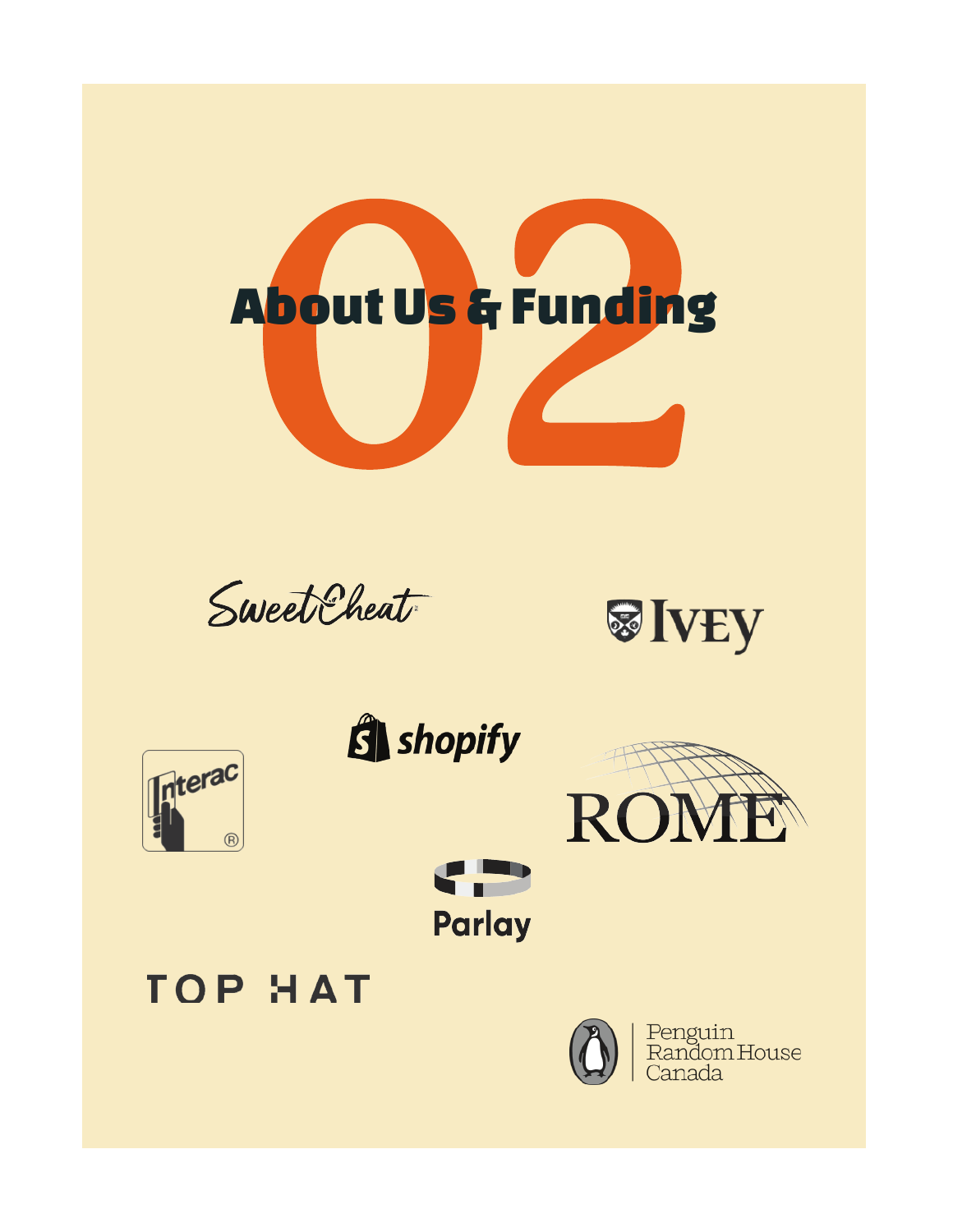

Stephen Trim

# Content Creation, Copywriting, & Social Campaigns.

Stephen has been helping SMEs & startups create content strategies, run campaigns, and sustainably grow their businesses since 2015.

Stephen started his marketing career with a growing educational company and is now the Creative Director at Trimmed Creative - a team of content creators and industry experts who help businesses shape their online presence.

Stephen remains passionate about education and loves helping SMEs build in-house marketing knowledge.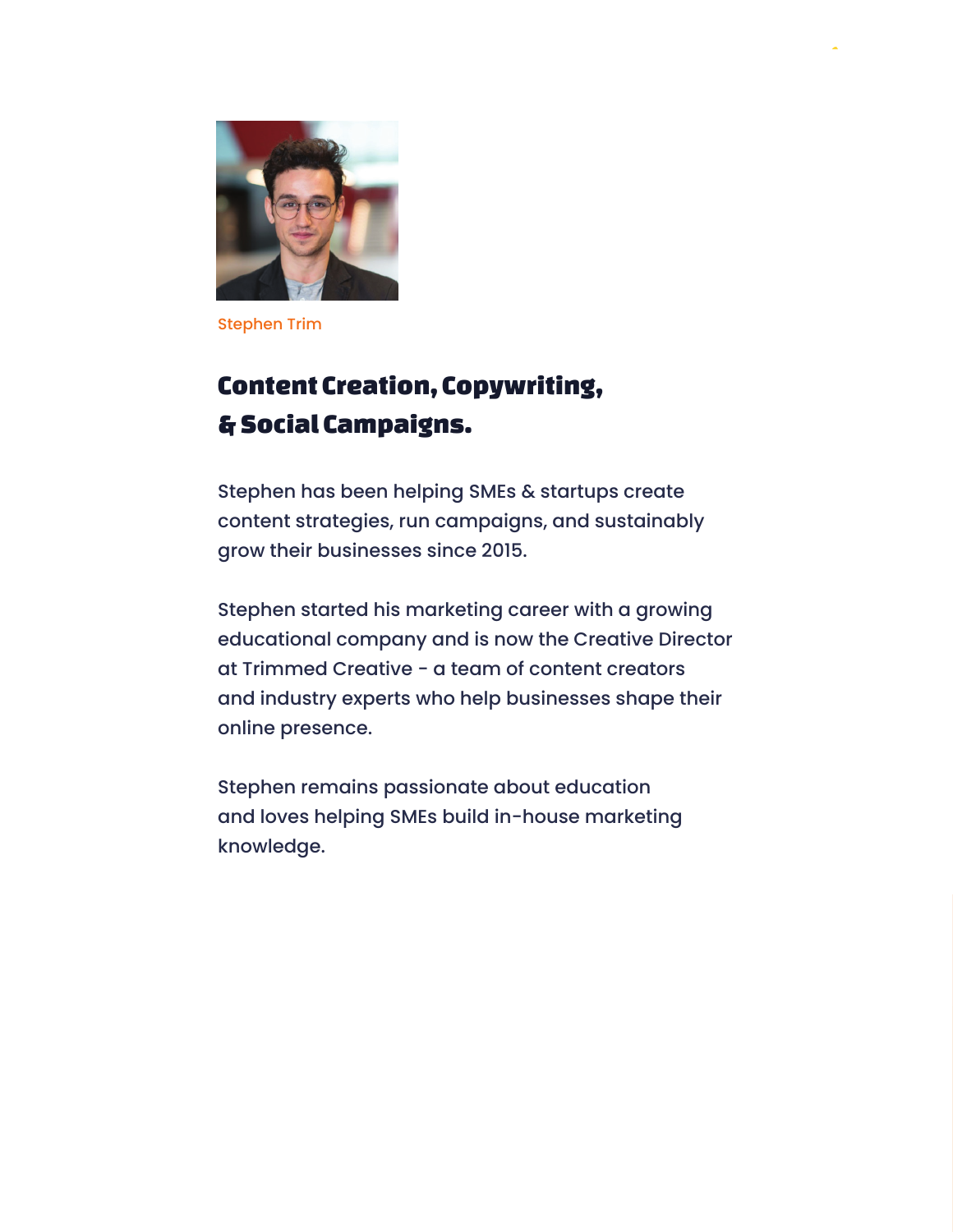# Training Costs & Time

### Things To Know

- The workshops will take place online and inperson (COVID dependent).
- Approx. 25 hrs of 'in-classroom' time. \*See syllabus in section 3 for detailed course outline.
- If you are an Ontario based business, **5/6 of total costs will be covered by Canada-Ontario Jobs Grant (COJG).**
- **You are responsible for \$ʬʣʤʡʤʫ total out of pocket.**
- When submitting to COJG, training costs total  $$5,408.00$  for first employee depending on scheduling (owners can sit in on training at no additional cost).

#### • • Payment Schedules can be arranged About COJG

- A joint initiative of the Federal and Provincial governments.
- Employees/trainees must reside and work in Ontario.
- Maximum ministry coverage per trainee/ employee is \$10,000/fiscal year.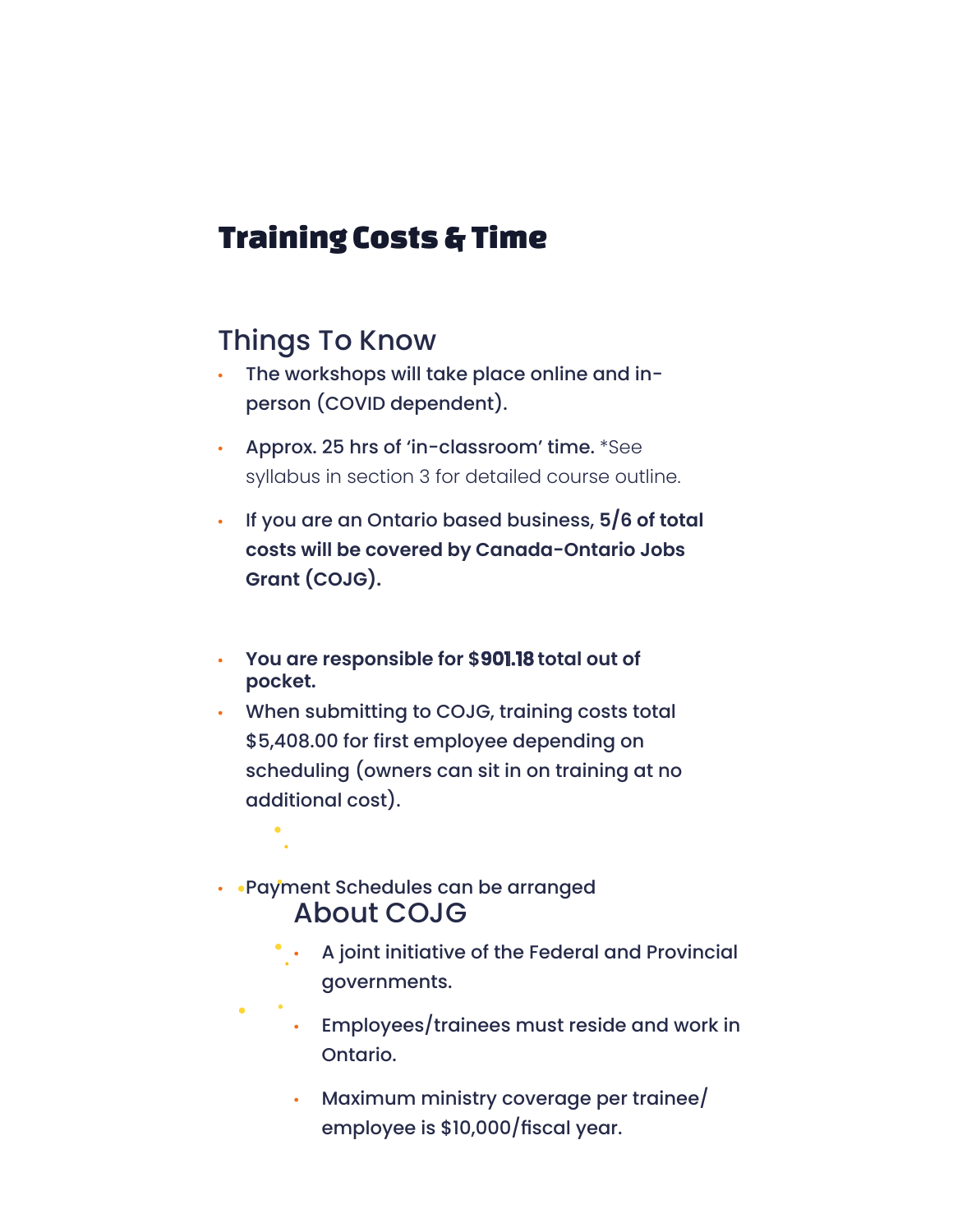# COJG Process & Timeline

It will take approximately 4 weeks from when you start of the COJG application to completion.

Trimmed Creative will accomodate/ help you get started as soon as possible!

#### 5 Steps

1) Employers fill out COJG Application form via COJG website.

2) Trainer & Employer fill out attestation forms stating no conflict of interest e.g. no stakeholder interest or voting rights, or not married.

3) COJG representative will contact you and have employees sign up for training (contact details and SIN numbers).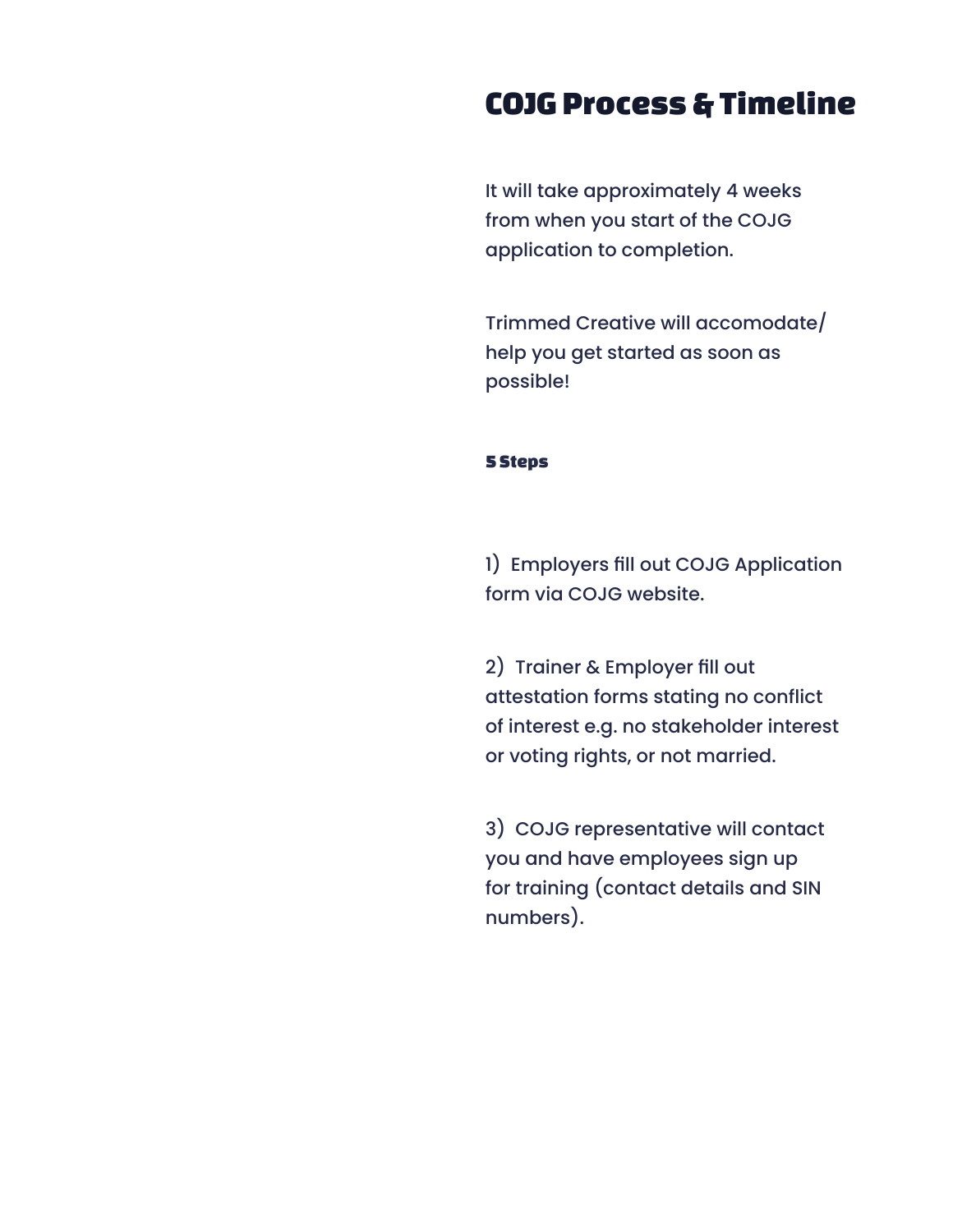4) Trimmed Creative will provide you with invoice/quote for COJG.

5) Once COJG representative receives all of your information, they will send an approval letter and contract.

**Please reach out to Stephen before applying for additional information!**

Stephen@trimmedcreative.com

# COJG Form Information

**FAQs Government** http://www.tcu.gov.on.ca/eng/eopg/ cojg/cojg-qs-as.html#display

**Program Overview** http://www.tcu.gov.on.ca/eng/eopg/ programs/cojg.html#art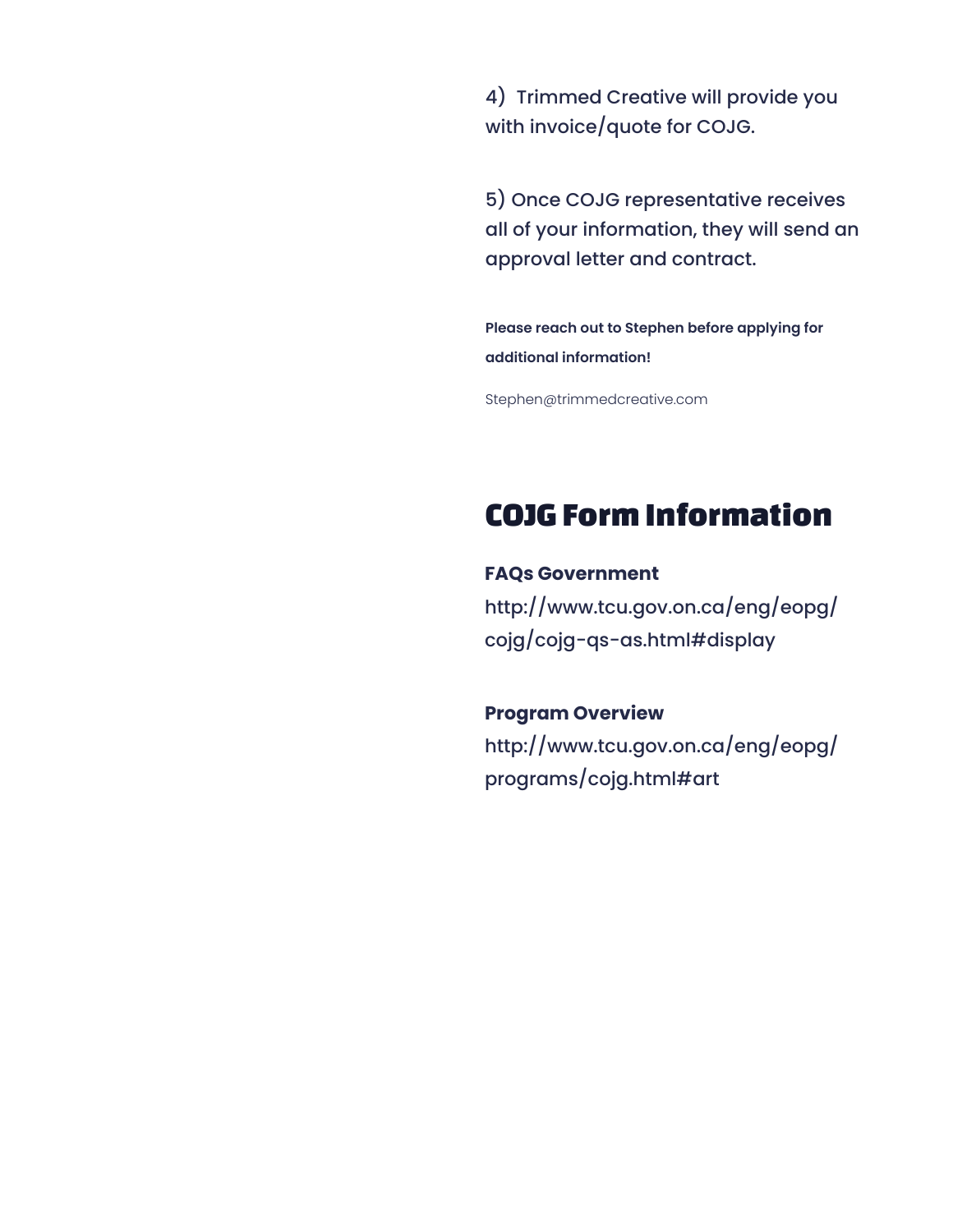# Appendix & Syllabus

# For Inquiries Or Questions Please Reach Out:

Stephen@trimmedcreative.com

www.trimmedcreative.com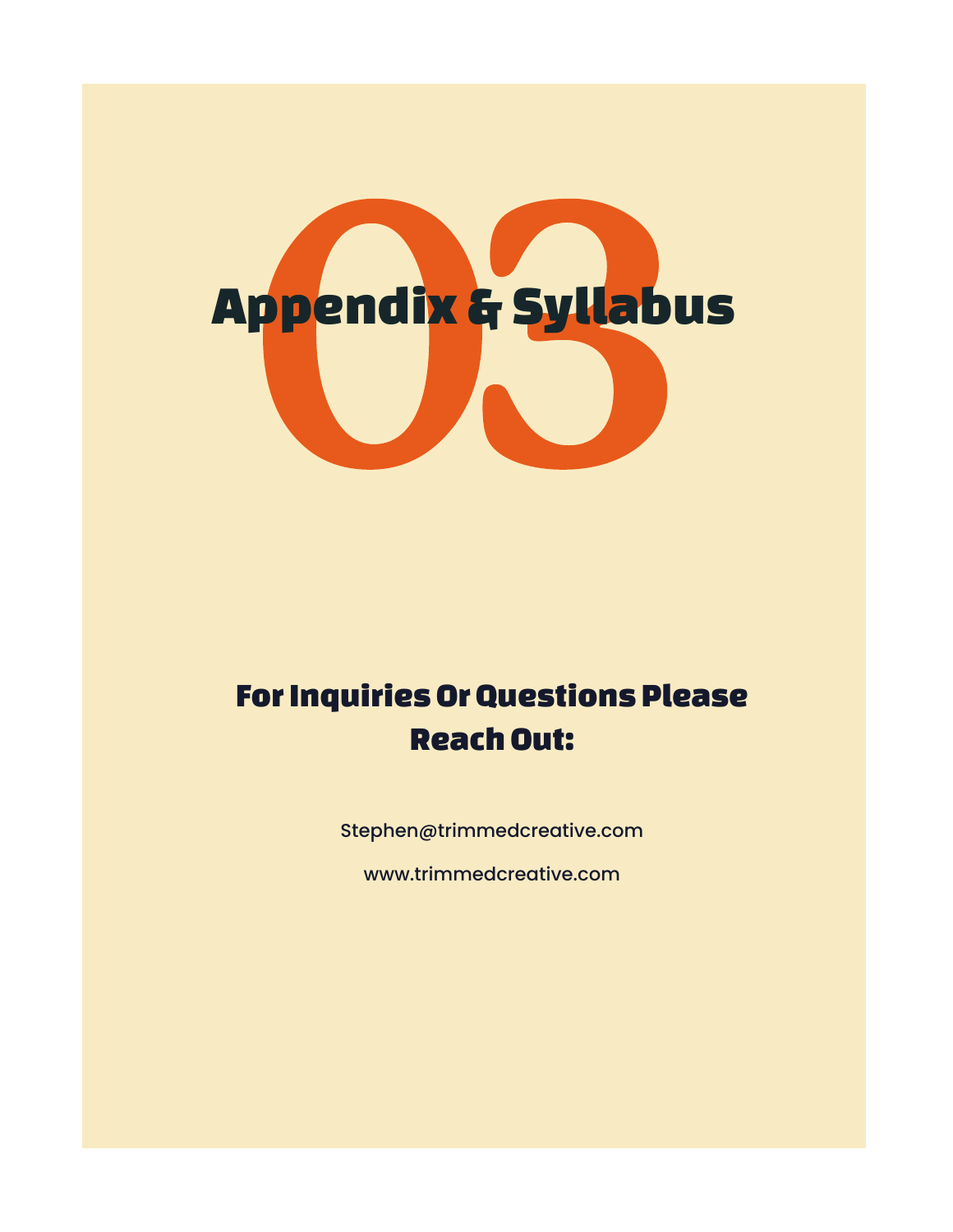#### Terms To Know



Content marketing is a strategic marketing approach focused on creating and distributing valuable, relevant, and consistent content to attract and retain a clearly defined audience – and, ultimately, to drive profitable customer action.

#### Brand Identity 2

Brand identity is made up of elements like colour, design, tone, and language that identifies and distinguishes your brand in mind of your customers.



#### Sales Funnel/ Customer Sale's Cycle

There are many steps and decisions that occur between when a potential customer becomes aware of your product (or service) to when they enter your funnel, to the time they complete a purchase (and hopefully buy again from you).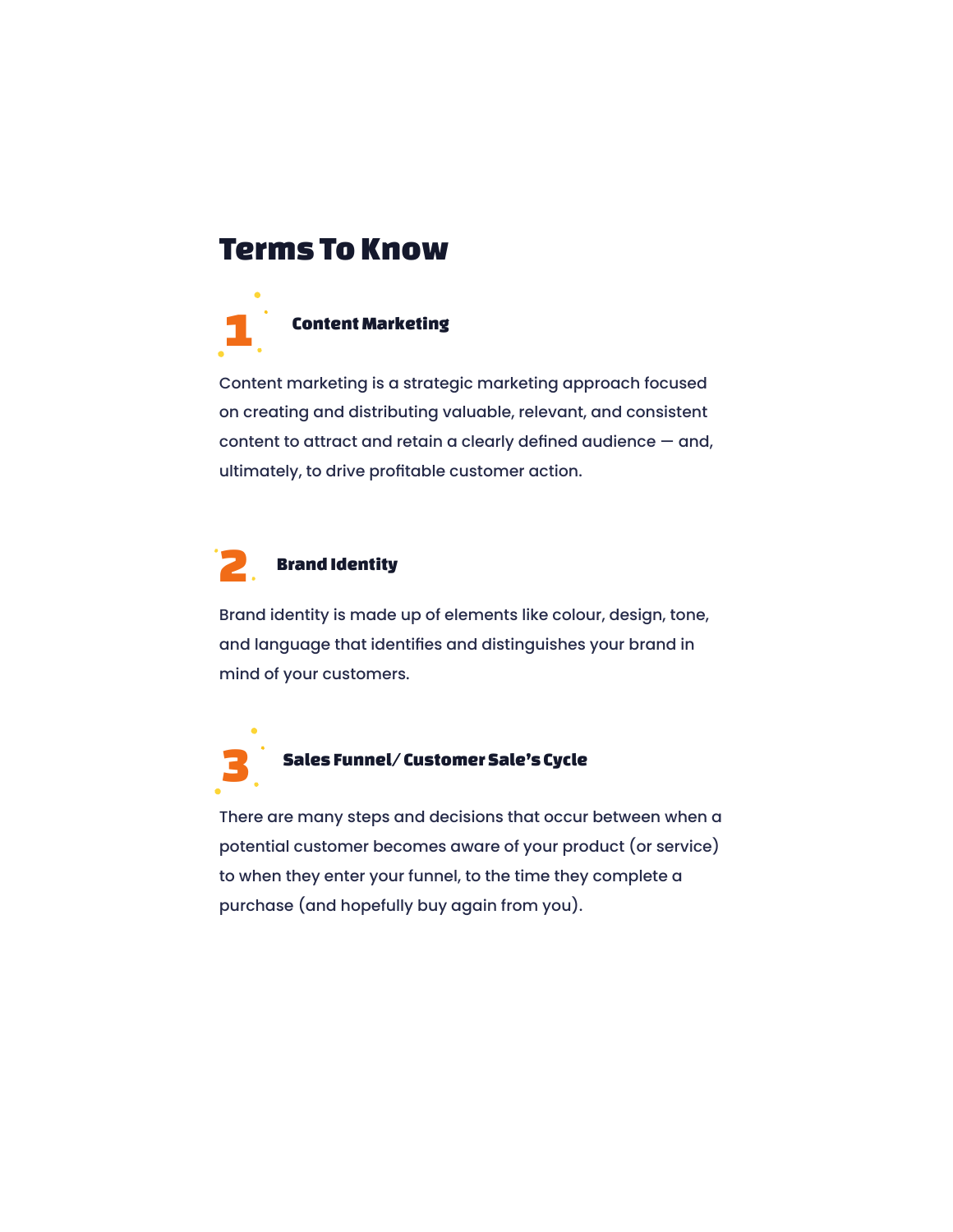# Terms To Know Continued



A customer persona (also known as a buyer persona) is a semi-fictional character that represents the key traits of a large segment of your audience, based on the data you've collected from user research, web analytics, and more.

#### Content Calendar 5

A content calendar (also known as an "editorial calendar") is a written schedule of when and where you plan to publish upcoming content. Typically include upcoming pieces, planned promotional activity, hashtags, trending topics, and updates to existing content.



Key performance indicators (KPIs) refer to a set of quantifiable measurements used to gauge a company's overall long-term performance. For content this include engagement rate, open rates, views, and more. They are benchmarks you set internally by industry standards.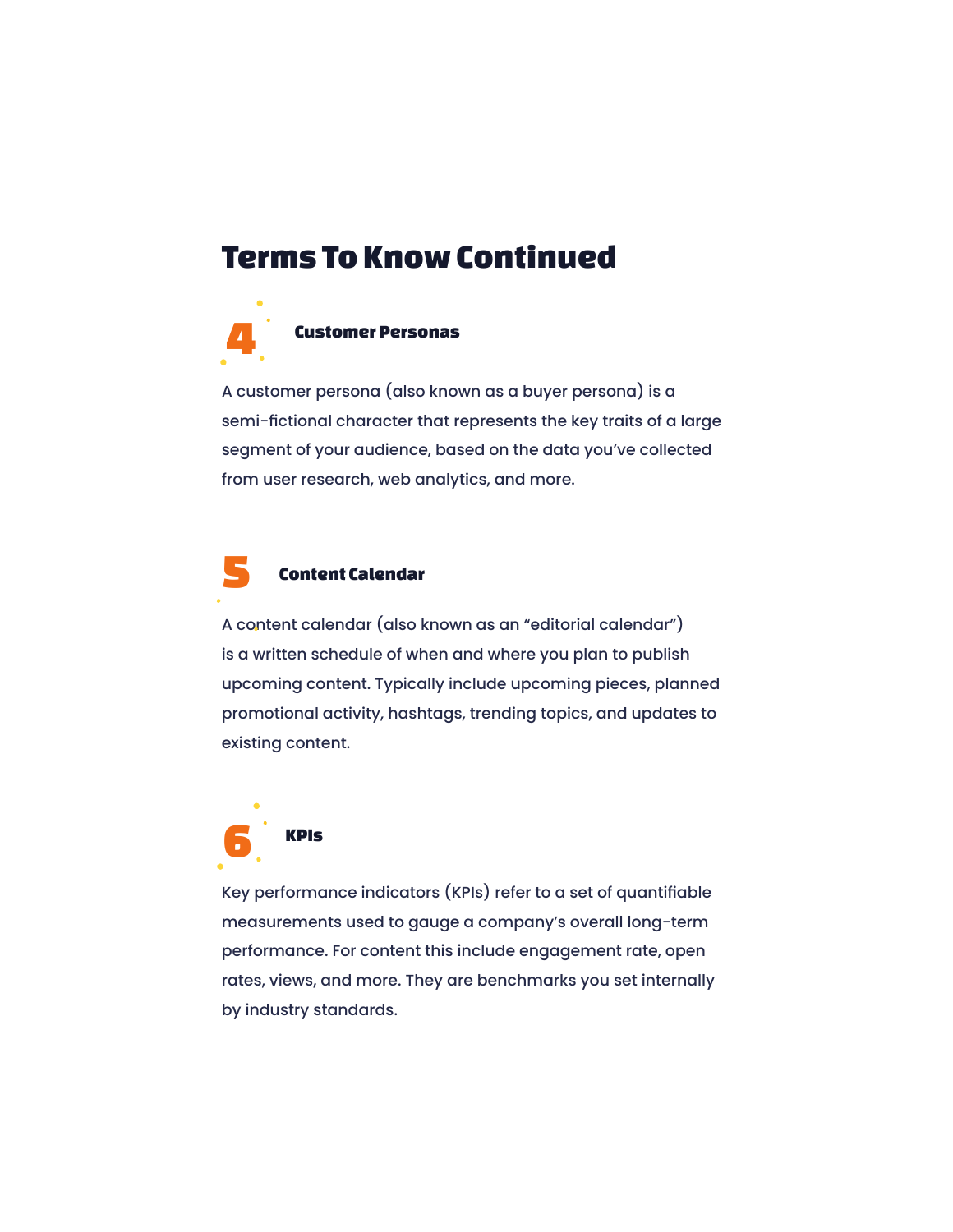# 1) Inbound Marketing & The SME

### Themes:

- Trends In Your Industry
- Sales Channels, In-store Purchases, eCommerce Tools
- The Opt-In Of Cookies & How Social Media Is Changing.

# Activities & Skills:

Understanding Trends + Content Audit



**TI** 

Building Out Your Digital Toolkit & Evaluating Current Marketing Channels



Discuss Challenges Facing As Business & Employees

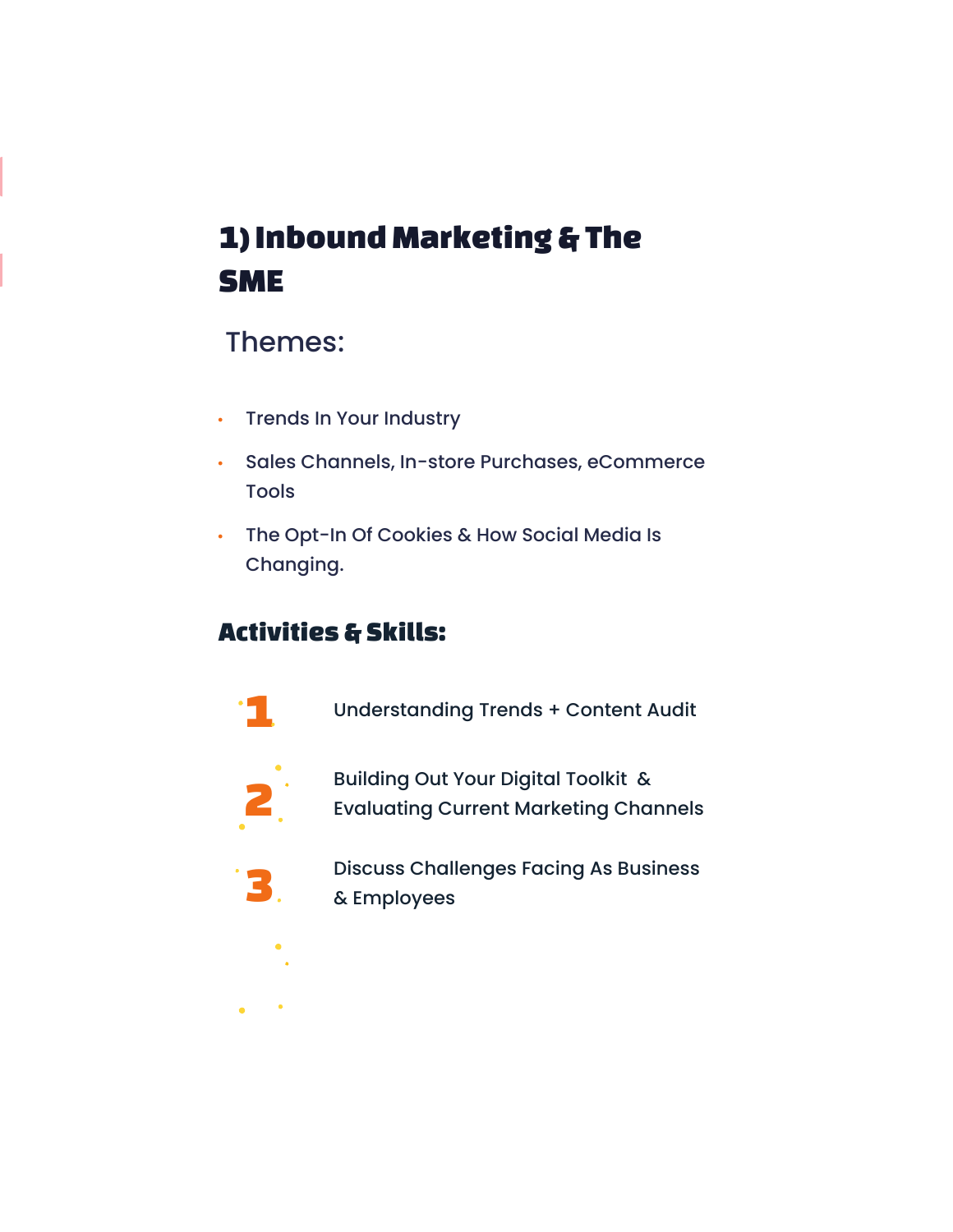# 2) Creating Or Working With The Brand You Have

# Themes:

- Developing A Brand Narrative
- The Brand Hero
- Designing Elements You Can Repurpose

# Activities & Skills:



Creating Moodboards



Storyboarding with *Figma Design Tool*



Researching Competitor Brands & Content



Expanded Brand Assets & Colour Application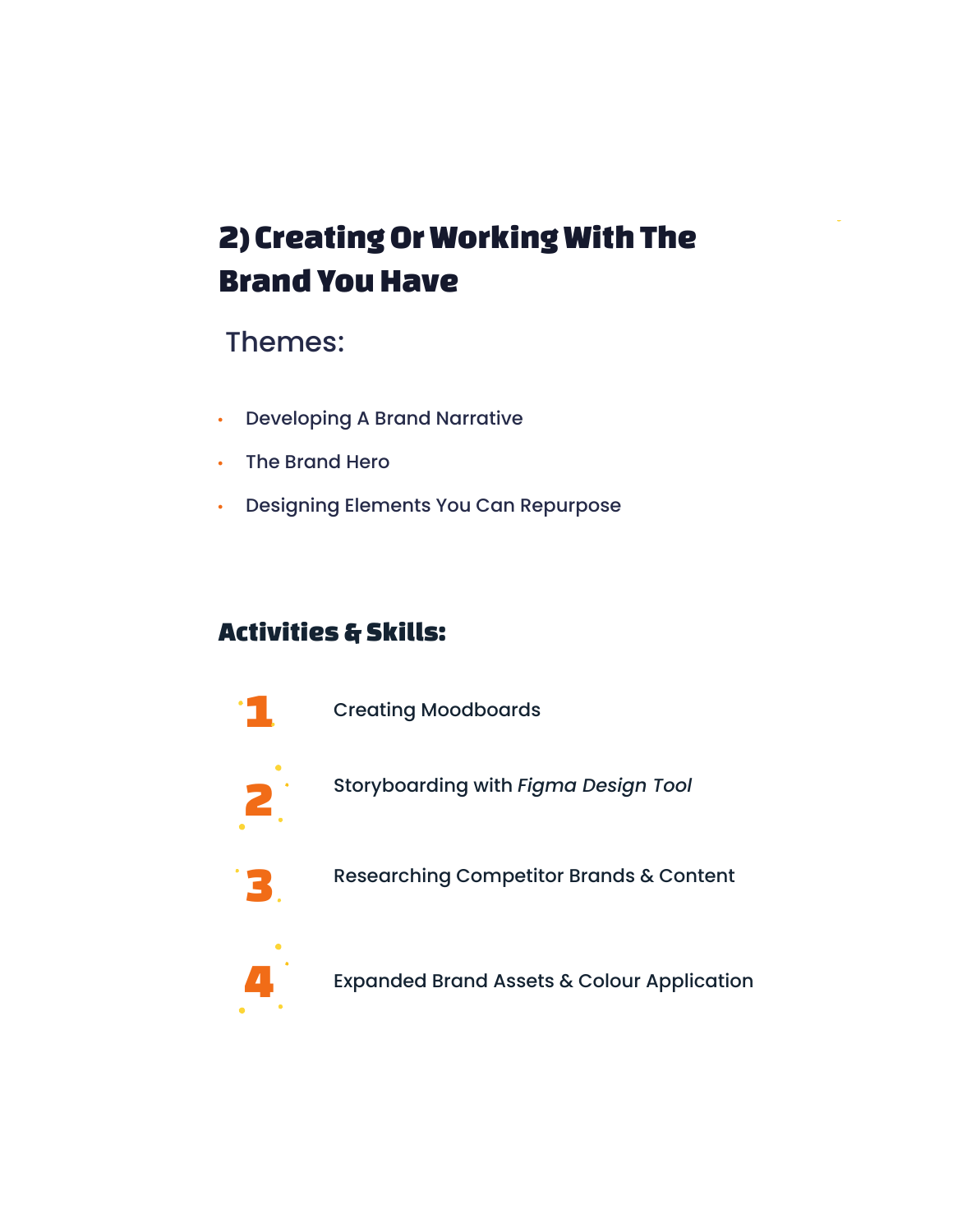# 3) Mapping Content To The Customer Journey

# Themes:

- How Content Builds Relationships Over Time
- Buying Stages: Awareness, Consideration, Decision
- Types Of Content Your Customer Expect

# Activities & Skills:



Customer Journey Maps



Customer-Product-Content Fit



Developing Brand Assets With *Canva Design Tool*



Using Customer Personas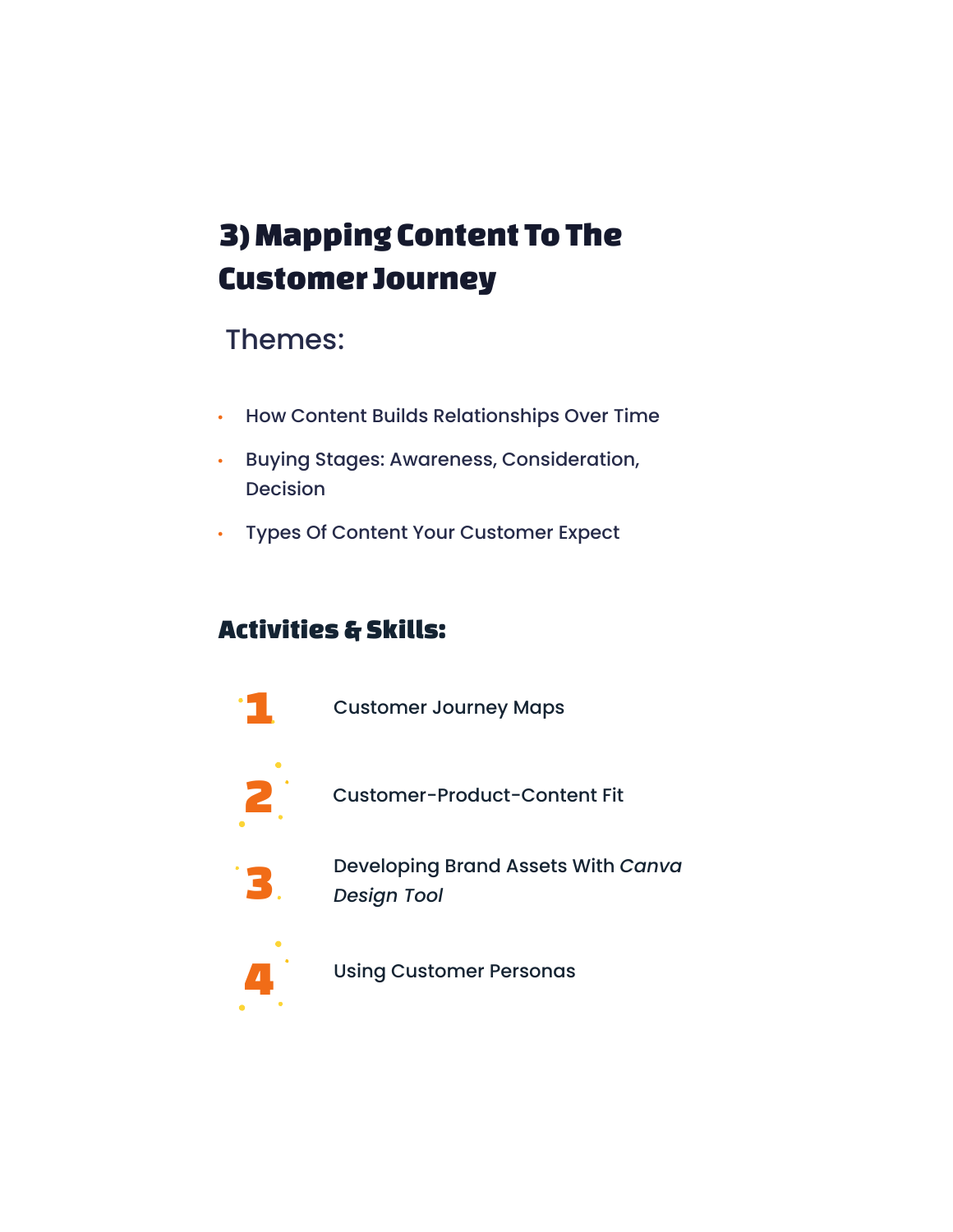# 4) First Content Creation Steps & Tools For Success

# Themes:

- How To Link Content Creation & Branding
- Coming Up With Content Ideas
- How To Put Ideas Into Action & Creating

# Activities & Skills:



Canva Design Tools Continued



Intro Lightricks, Cap Cut, Adobe Rush Mobile, etc.



Aligning Content Creation & Customer-Generated-Content

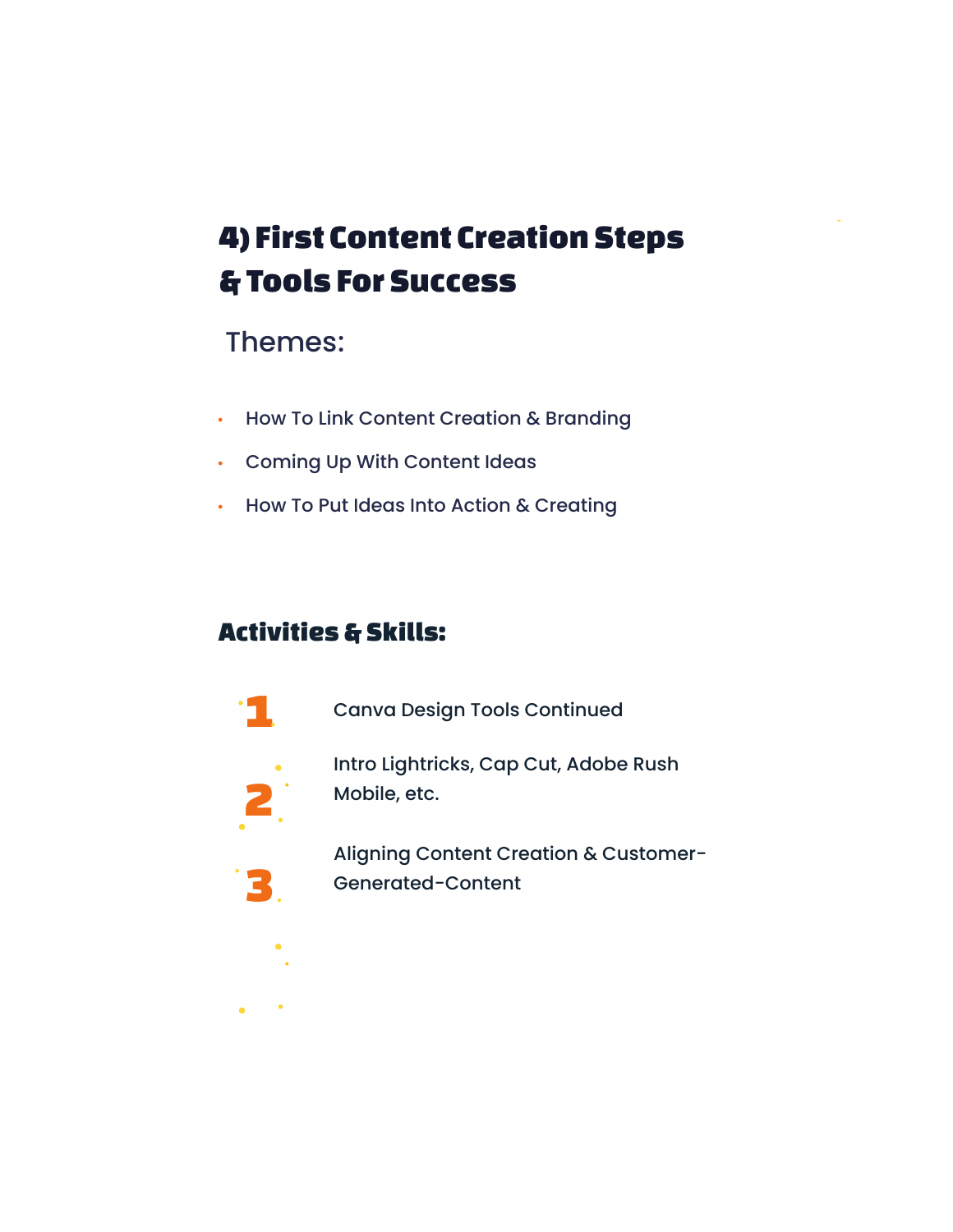# 5) Planning & Creating Ongoing Content

# Themes:

- Blogs, Vlogs, Social Posts, Pillar Pages, & Keywords
- Repurposing Content
- Social Templates, Assets, & Making Social Media Easier

# Activities & Skills:



Content Creation & The Everyday Continued



Video Editing/Photo Editing/ Ongoing Tools



Building Content Authority

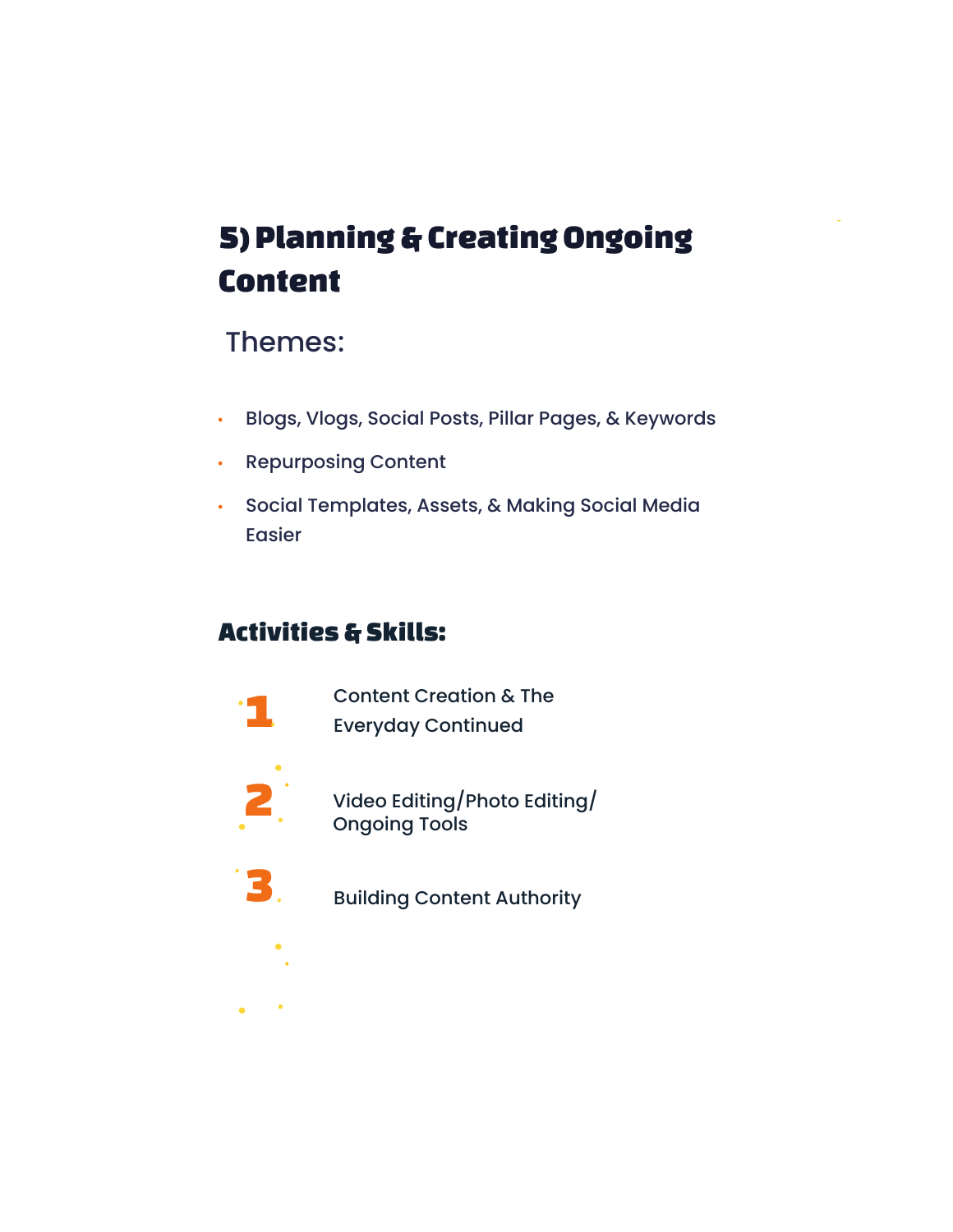# 6) Content Strategy Execution & Organic Social Campaigns

# Themes:

- Developing Channels, Influencers, & Customer-Generated-Content.
- Facebook/Instagram Ads, Pinterest Ad market, Tik-Tok Ads.
- Community Building & Finding Reaaching Audience

# Activities & Skills:



*Later Scheduling Tool*



Hashtag Research



Content Calendar Building